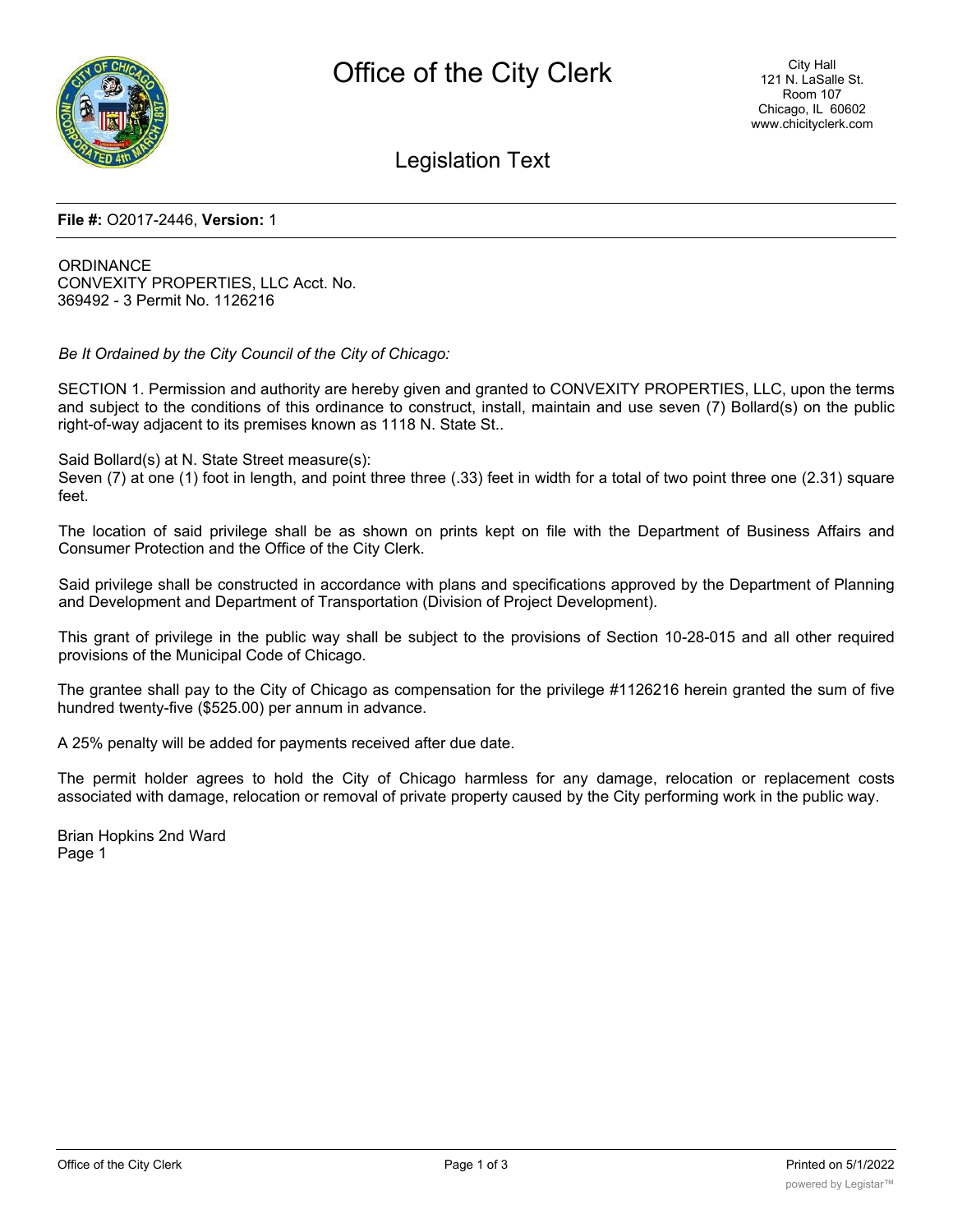## **File #:** O2017-2446, **Version:** 1

Authority herein given and granted for a period of five (5) years from and after Date of Passage.

e2\_of3)<br>20' TALL STEEL TUBE RAILING SYSTEM (92 LF TOTAL) 6 TALL CURB PLANTER PERENNIALS & SHRUBS (TOTAL AREA 417 SF)

# m 3

ELM TREE (TYP OF 3)

T TALL SCREEN WALL (33 LF TOTAL 231 SF)

BOLLARD 42 x 4 DIA (TYP OF 7)

# **VICEROY HOTEL CHICAGO**